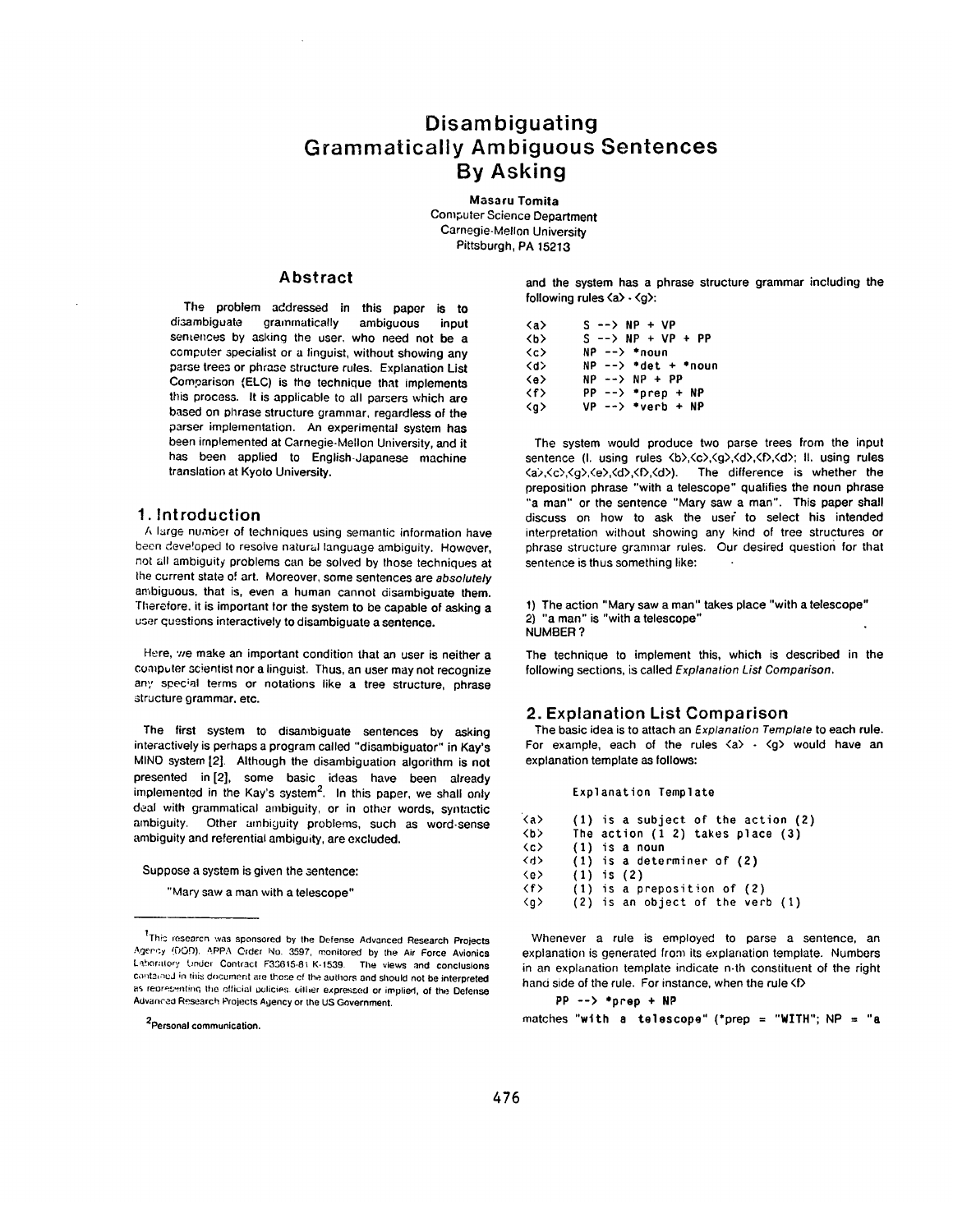#### telescope"), the explanation

"(with) is a preposition of (a telescope)"

is generated. Whenever the system builds a parse tree, it also builds a list of explanations wnich are generated from explanation templates ot all rules employed. We refer to such a list as an *explanation list.* the explanation lists of the parse trees in the example above are:

#### Alternative I.

<b> The action (Mary saw a man) takes place (with a telescope)

- <c3 (Mary) is a noun
- <g> (a man) is an object of the verb (saw)
- Cd> (A) is a determiner of (man)
- <f> (v:ith) =s a preposition of (a telescope)  $\langle d \rangle$  (A) is a determiner of (telescope)

#### Alternative II.

<a> (Mary) is a subject of the action (saw a man with a telescope)

- <c> (Mary) is a noun
- $\langle g \rangle$  (a man with a telescope) is an object of the verb (saw)
- <e> (a man) is (with a telescope)
- <d> (A) is a determiner of (man)
- <f> (with is a preposition of (a telescope)

<d> (A) is a determiner of (telescope)

In order to disambiguate a sentence, the system only examines these Explanation Lists, but not parse trees themselves. This makes our method independent from internal representation of a parse tree. Loosely speaking, when a system produces more than erie parse tree, explanation lists of the trees are "compared" and the "dilference" is shown to the user. The user is, then, asked to select the correct alternative.

# **3.** The revised version of **ELC**

Ur, fortunately, the basic idea described in the preceding section does not work quite well. For instance, the difference of the two explanation lists in our example is

1)

The action (Mary saw a man) takes place (with a telescope), (a man) is an object of the verb (saw);

2)

(Mary) is a subject of the action (saw a man with a telescope), (a man with a telescope) is an object of the verb (saw), (a man) is (with a telescope);

despite the fact that the essential difference is only

1) The action (Mary saw a man) takes place (with a telescope) 2) (a man) is (with a telescope)

Two refinement ideas, *head* and *multiple explanations,* are introduced to solve this problem.

### **3.1. Head**

We define *head* as a word or a minimal cluster of words which are syntactically dominant in a group and could have the same syntactic function as the whole group if they stood alone. For example, the head of "VERY SMART PLAYERS IN NEW YORK" is "PLAYERS", and the head o! "INCREDIBLY BEAUTIFUL" is "BEAUTIFUL", but the head of "1 LOVE CATS" is "1 LOVE CATS" ilself. The idea is that, whenever the system shows a part of an input sentence to the user, only the head of it is shown. To implement this idea, each rule must have a *head definition* besides an explanation template, as follows.

| ƙule                                               | Head                                |
|----------------------------------------------------|-------------------------------------|
| <a><br/>くわゝ<br/><c><br/><d><br/>≺e&gt;</d></c></a> | [12]<br>[1 2]<br>[1]<br>[12]<br>[1] |
| くずう<br><o></o>                                     | [12]<br>-21<br>ſ1                   |

For instance, the head definition of the rule <br/>b> says that the head of the construction "NP  $+$  VP  $+$  PP" is a concatenation of the head of 1.st constituent (NP) and the head of 2-nd constituent (VP). The head of "A GIRL with A RED BAG saw A GREEN TREE WITH a telescope" is, therefore, "A GIRL saw A TREE", because the head of "A GIRL with A RED BAG" (NP) is "A GIRL" and the head of "saw A GREEN TREE" (VP) is "saw A TREE".

in our example, the explanation

(Mary) is a subject of the action (saw a man with a telescope)

becomes

(Mary) is a subject of the action (saw a man),

and the explanation

(a man with a telescope) is an object of the verb (saw)

becomes

(a man) is an object of the verb (saw),

because the head of "saw a man with a telescope" is "saw a man", and the head of "a man with a telescope" is "a man".

The difference of the two alternatives are now:

#### t)

The action (Mary saw a man) take place (with a telescope); 2)

(Mary) is a subject of the action (saw a man), (a man) is (with a telescope);

#### 3.2. Multiple **explanations**

In the example system we have discussed above, each rule generates exactly one explanation.. In general, multiple explanations (including zero) can be generated by each rule. For example, rule <b>

**S --> NP + VP + PP** 

should have two explanation templates:

```
(1) ts a subject of Lhe acLton (2) 
The actton (1 2) takes place (3),
```

```
whereas rule \langle a \rangle
```
 $S \rightarrow NP + VP$ 

should have only one explanation template:

 $(1)$  is a subject of the action  $(2)$ .

With the idea of head and multiple explanations, the system now produces the ideal question, as we shall see below.

### **3.3. Revised ELC**

To summarize, the system has a phrase structure grammar, and each rule is followed by a head definition followed by an arbitrary number of explanation templates.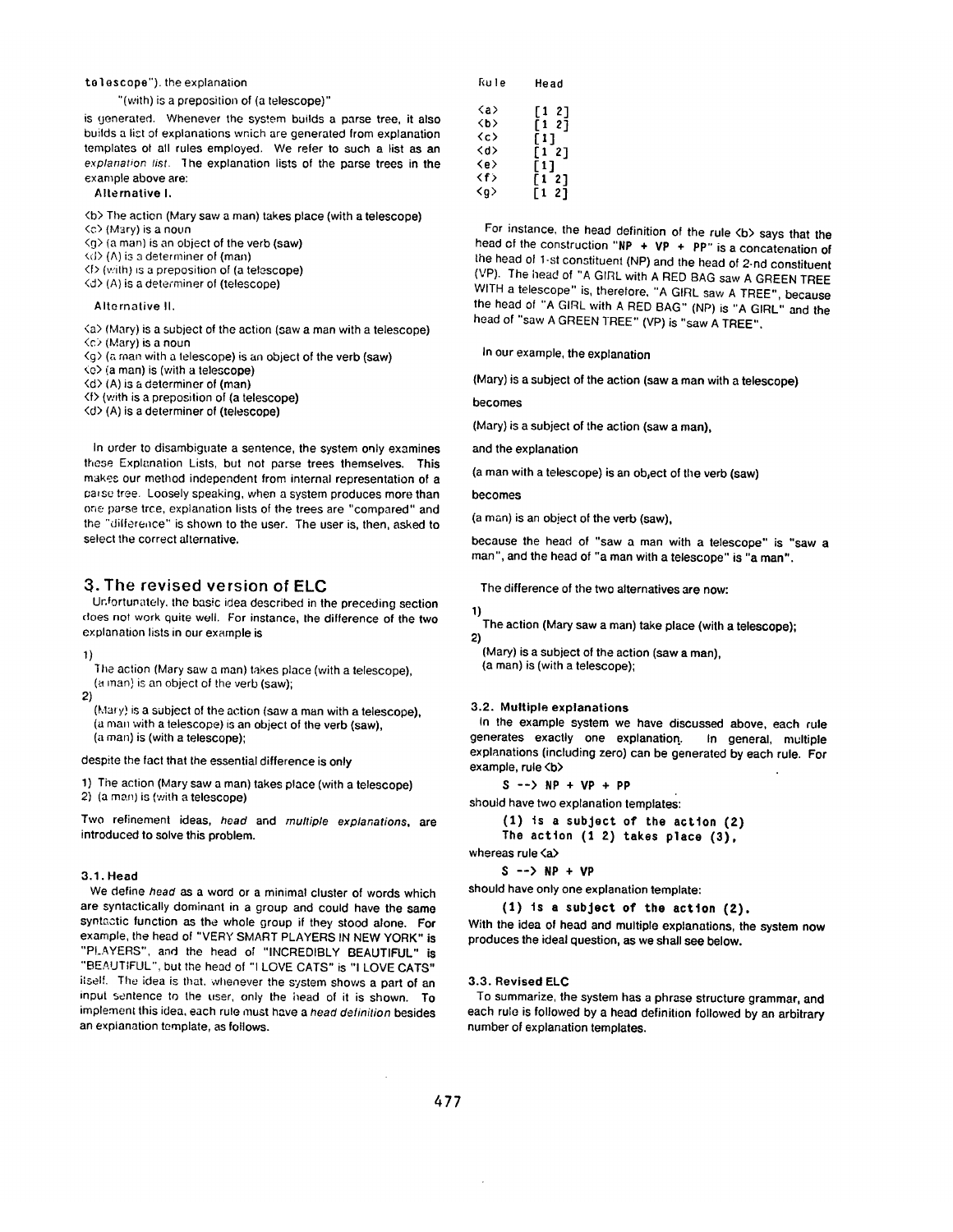| Rule                                       | Head                                           | Explanation Template                                                            |  |
|--------------------------------------------|------------------------------------------------|---------------------------------------------------------------------------------|--|
| <a><br/>くり〉</a>                            | $\begin{bmatrix} 1 & 2 \end{bmatrix}$<br>[1 2] | $(1)$ is a subject of the action $(2)$<br>(1) is a subject of the action (2)    |  |
|                                            |                                                | The action $(1\ 2)$ takes place $(3)$                                           |  |
| $\langle c \rangle$<br>$\langle d \rangle$ | $\sqrt{1}$                                     | < <none>&gt;<br/><math>\lceil 1 \rceil</math> (1) is a determiner of (2)</none> |  |
| $\langle e \rangle$<br>$\langle f \rangle$ | <b>F11</b><br>$\lceil 1 \rceil$                | $(1)$ is $(2)$<br>$(1)$ is a preposition of $(2)$                               |  |
| $\langle q \rangle$                        | <b>F1 27</b>                                   | (2) is an object of the verb (1)                                                |  |

With the ideas of head and multiple explanation, the system builds the following two explanation lists from the sentence "Mary saw a man with a telescope".

#### Alternative I.

- $\langle b \rangle$  (Mary) is a subject of the action (saw a man)<br> $\langle b \rangle$  The action (Mary saw a man) takes place (wi
- <b> The action (Mary saw a man) takes place (with a telescope)
- $\langle q \rangle$  (a man) is an object of the verb (saw)<br> $\langle d \rangle$  (A) is a determiner of (man)
- $(A)$  is a determiner of  $(man)$
- $\langle f \rangle$  (with) is a preposition of (a telescope)<br> $\langle d \rangle$  (A) is a determiner of (telescope)
- (A) is a determiner of (telescope)

#### Alternative II.

- <a> (Mary) is a subject of the action (saw a man)
- <g> (a man) is an object of the verb (saw)
- $\langle e \rangle$  (a man) is (with a telescope)<br> $\langle d \rangle$  (A) is a determiner of (man)
- $(A)$  is a determiner of  $(\text{man})$
- $\langle f \rangle$  (with is a preposition of (a telescope)<br> $\langle d \rangle$  (A) is a determiner of (telescope)
- (A) is a determiner of (telescope)

The difference between these two is

The action (Mary saw a man) takes place (with a telescope)

#### and

(a man) is (with a telescope).

Thus, the system can ask the ideal question:

1) The action (Mary saw a man) takes place (with a telescope) 2) (a man) is (with a telescope) Number?.

### 4. More Complex Example

The example in the preceding sections is somewhat oversimplified, in the sense that there are only two alternatives and only two explanation lists are compared. If there were three or more alternatives, comparing explanation lists would be not as easy as comparing just two.

Consider the following example sentence:

Mary saw a man in the park with a telescope.

This sentence is ambiguous in 5 ways, and its 5 explanation lists are shown below.

#### Alternative I.

(a man) is (in the park) (the Gark) is (with a telescope)

 $\ddot{\phantom{a}}$  $\cdot$  :

#### Alternative II.

(a man) is (with a telescope) (a man) is (in the park)  $\cdot$  :  $\mathcal{L}$ 

# Alternative III.

The action (Mary saw a man) takes place (with a *telescope)*   $(a \text{ man})$  is  $(in \text{ the park})$  $\ddot{\cdot}$ 

 $\ddot{\phantom{a}}$  $\overline{\phantom{a}}$ :

### Alternative IV.

The action (Mary saw a man) takes place (in the park) (the park) is (with a telescope)

: : : :

#### Alternative V.

The action (Mary saw a man) takes place (with a telescope) The action (Mary saw a man) takes place (in the park) : :

With these 5 explanation lists, the system asks the user a question twice, as follows:

1) (a man) is (in the park) 2) The action (Mary saw a man) takes place (in the park) NUMBER? 1

i) (the park) is (with a telescope) 2) (a man) is (with a telescope)

3) The action (Mary saw a man) takes place (with a telescope) NUMBER? 3

The implementation of this is described in the following.

We refer to the set of explanation lists to be compared,  $\{l_1, l_2, ...$ }, as  $A$ . If the number of explanation lists in  $A$  is one ; just return the parsed tree which is associated with that explanation list. If there are more than one explanation list in  $A$ , the system makes a *Qlist* (Question list). The Qlist is a list of explanations

Qlist = { $e_1, e_2, ..., e_n$ } which is shown to the user to ask a question as follows:

 $1)$  e. **2)**  $e_2$  $\bullet$ *n) e n*  **Number?** 

Qlist must satisfy the following two conditions to make sure that always exactly one explanation is true.

 $\bullet$  Each explanation list  $L$  in  $A$  must contain at least one explanation e which is also in Olist. Mathematically, the following predicate must be satisfied.

 $\forall L \exists e (e \in L \land e \in \mathsf{O}$ list)

This condition makes sure that at least one of explanations in a Qlist is true.

• No explanation list  $L$  in  $A$  contains more than one explanation in a Qlist. That is,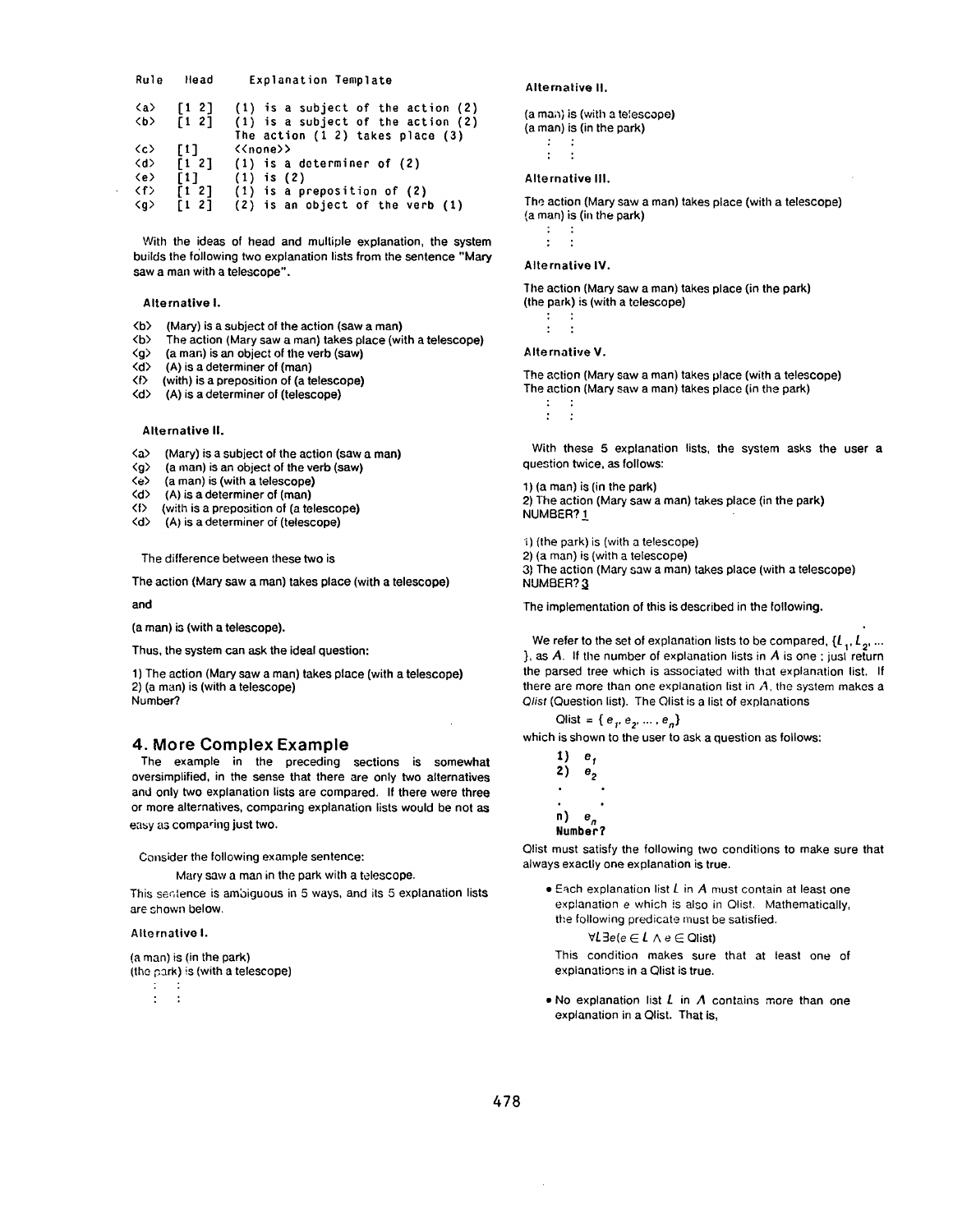*~(gLgege'(L E AAeEL Ae'EL*   $\land e \in$  Qlist  $\land e' \in$  Qlist  $\land e \neq e'$ )

This condition makes sure that at most one of explanations in Qlist is true.

The detailed algorithm of how to construct a Qlist is presented in Appendix.

Once a Olist is created, it is presented to the user. The user is asked to select one correct explanation in the Qlist, called the *key explanation.* All explanation lists which do not contain the key explanation are removed from A. If A still contains more than one explanation list, another Olist for this new A is created, and shown to the user. This process is repeated until A contains only one explanation list.

### **5.** Concluding Remarks

An experimental system has been written in Maclisp, and running on Tops-20 at Computer Science Department, Carnegie-Mellon University. The system parses input sentences provided by a user according to grammar rules and a dictionary provided by a super user. The system, then. asks the user questions, if necessary, to disambiguate the sentence using the technique of Explanation List Comparison. The system finally produces only one parse tree of the sentence, which is the intended interpretation of the user. 1he parsor is implemented in a bottomup, breath-first manner, but the idea described in the paper is independent from the parser implementation and from any specific grammar or dictionary.

The kind of ambiguity we have discussed is *structural* ambiguity. An ambiguity is structural when two different structures can be built up out of smaller constituents of the same given structure and type. On the other hand, an ambiguity is *lexical* when one word can serve as various parts of speech. Resolving lexical ambiguity is somewhat easier, and indeed, it is implemented in the system. As we can see in the Sample Runs below, the system first resolves lexical ambiguity m the obvious manner, if necessary.

Recently, we have integrated our system into an English-Japanese Machine Translation system [3], as a first step toward user-friendly interactive machine translation [6]. The interactive English Japanese machine translation system has been implemented at Kyoto University in Japan [4, 5].

# **Acknowledgements**

I would like to thank Jaime Carbonell, Herb Simon, Martin Kay, Jun-ich Tsujii, Toyoaki Nishida, Shuji Doshita and Makoto Nagao for thoughtful comments on an earlier version of this paper.

# Appendix A: Qlist-Construction Algorithm

input A : set of explanation lists output Qlist : set of explanations **local** e : explanation

- $L$ : explanation list (set of explanations)  $U, C$ : set of explanation lists
- 1:  $C=\phi$
- 2:  $U = A$
- 3: Olist  $=$   $\phi$
- 4: if  $U = \phi$  then return Qlist
- 5: select one explanation e such that e is in some explanation list  $\in U$ . but not in any explanation list  $\in$  C; if no such e exists, return ERROR
- 6:  $Qlist = Qlist + \{e\}$
- 7:  $C = C + \{L | e \in L \land L \in U\}$
- 8:  $U = \{L \mid e \notin L \land L \in (U)\}\$

**9: goto 4** 

- The input to this procedure is a set of explanation lists,  $\{L_1, L_2, ...\}$ .
- The output of this procedure is a list of explanations,  ${e<sub>r</sub>, e<sub>2</sub>, ..., e<sub>n</sub>}$ , such that each explanation list,  $L<sub>i</sub>$ , contains exactly one explanation which is in the Qlist.
- An explanation list L is called *covered,* if some explanation e in L is also in Qlist. L is called *uncovered,* if any of the explanations in L is not in Qlist.  $C$  is a set of covered explanation lists in  $A$ , and  $U$  is a set of uncovered explanation lists in  $A$ .
- **1-3:** initialization, let Olisl be empty. All explanation lists in *A are* uncovered.
- 4: if all explanation lists are covered, quit.
- 5-6: select an explanation e and put it into Qlist to cover some of uncovered not explanation lists, e must be such that it does exist in any of covered explanation lists (if it does exist, the explanation list has two explanation in  $A$ , violating the Qlist condition).
- 7-8: make uncovered explanation lists which are now covered by e to be covered.
- 9: repeat the process until everything is covered.